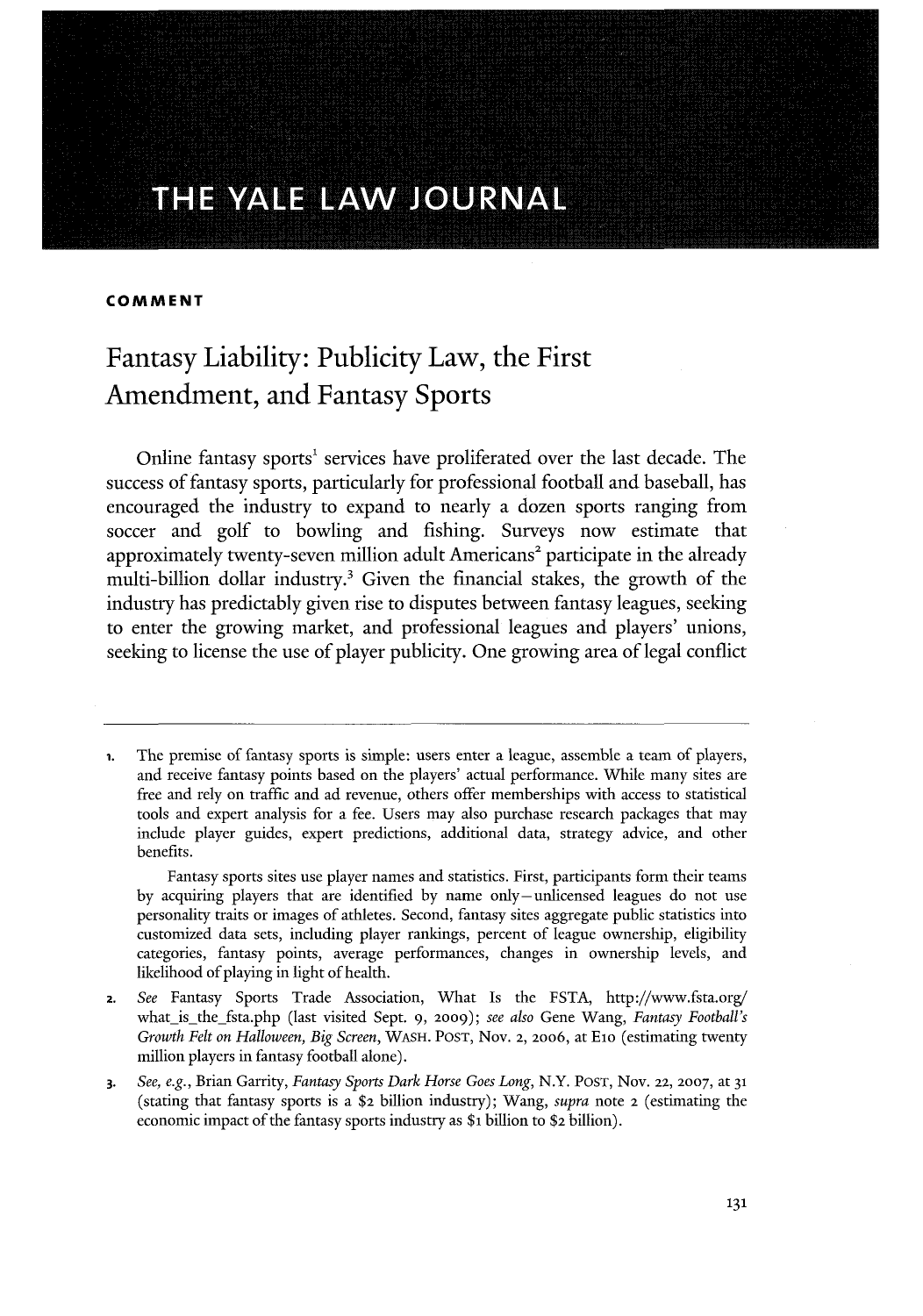is rooted in the conflict between the publicity rights of players and the First Amendment rights of fantasy sites.

The conflict between publicity rights, and state tort law more generally, and the First Amendment has been litigated across a wide range of industries, but its application to fantasy sports is recent.' *C.B.C. Distribution & Marketing, Inc. v. Major League Baseball Advanced Media, L.P.,* decided in the Eighth Circuit, remains the only federal appeals court case to raise the issue of whether the First Amendment's protection of the use of player names and statistics trumps players' publicity rights.' In response to a players' union's efforts to prohibit C.B.C.'s further operation, C.B.C. brought suit to protect its right to the unlicensed use of player information.<sup>6</sup> The Eighth Circuit applied a balancing test, ruling that while there was a publicity rights violation, the First Amendment interests still "supersede[d] the players' rights of publicity."7

This Comment argues that while fantasy leagues may have won the most recent battle in the legal war over the use of player names and statistics by online fantasy sports leagues, the victory is not on solid footing.<sup>8</sup> The approach adopted in the Eighth Circuit, while nominally protective of the First Amendment right of fantasy leagues to use statistics already in the public domain, falls short of offering the strong protection that is both doctrinally correct and pragmatically desirable. This Comment criticizes the balancing test approach for too easily ceding that the use of player names and statistics constitute a violation of publicity rights<sup>9</sup>: prohibiting the unlicensed use of

- **6.** C.B.C., **505** F.3d at **820-21.**
- **7.** *Id.* at 824. The court supported its decision with three arguments: **(1)** there is a First Amendment right to use public information; **(2)** sports statistics have "public value"; and **(3)** the players' publicity interest is mitigated by their salaries. *Id.* at 823-24.
- **8.** This issue is particularly timely. C.B.C. ended with the Supreme Court's denial of cert. Major League Baseball Advanced Media, L.P. v. C.B.C. Distrib. & Mktg., Inc., **128 S.** Ct. **2872** (2008). As a result, the protections offered to fantasy leagues exist only in the Eighth Circuit. Given the financial stakes for professional leagues and players' unions, new lawsuits that seek to secure exclusive publicity rights, or at least invite a circuit split, are likely in other jurisdictions.
- **9.** For arguments in support of using publicity law to regulate fantasy sports, see Richard T. Karcher, *The Use of Players' Identities in Fantasy Sports Leagues: Developing Workable Standards*

<sup>4-</sup> Professional sports leagues, recognizing the financial opportunity in the growing market, began to license the use of player information in the 199os. While the largest fantasy leagues could afford licenses and eliminate liability, smaller sites continued to provide unlicensed services. Given the smaller sites' limited market share, the professional leagues and player unions did not take legal action.

**<sup>5. 505</sup>** F. 3d 818 (8th Cir. **2007),** *cert. denied* **128 S.** Ct. **2872** (2008). The only other federal court to hear the issue followed the C.B.C. court's holding. *See* CBS Interactive v. NFL Players' Ass'n, No. 08-5097, 2009 U.S. Dist. LEXIS 36800 (D. Minn. Apr. **28,** 2009).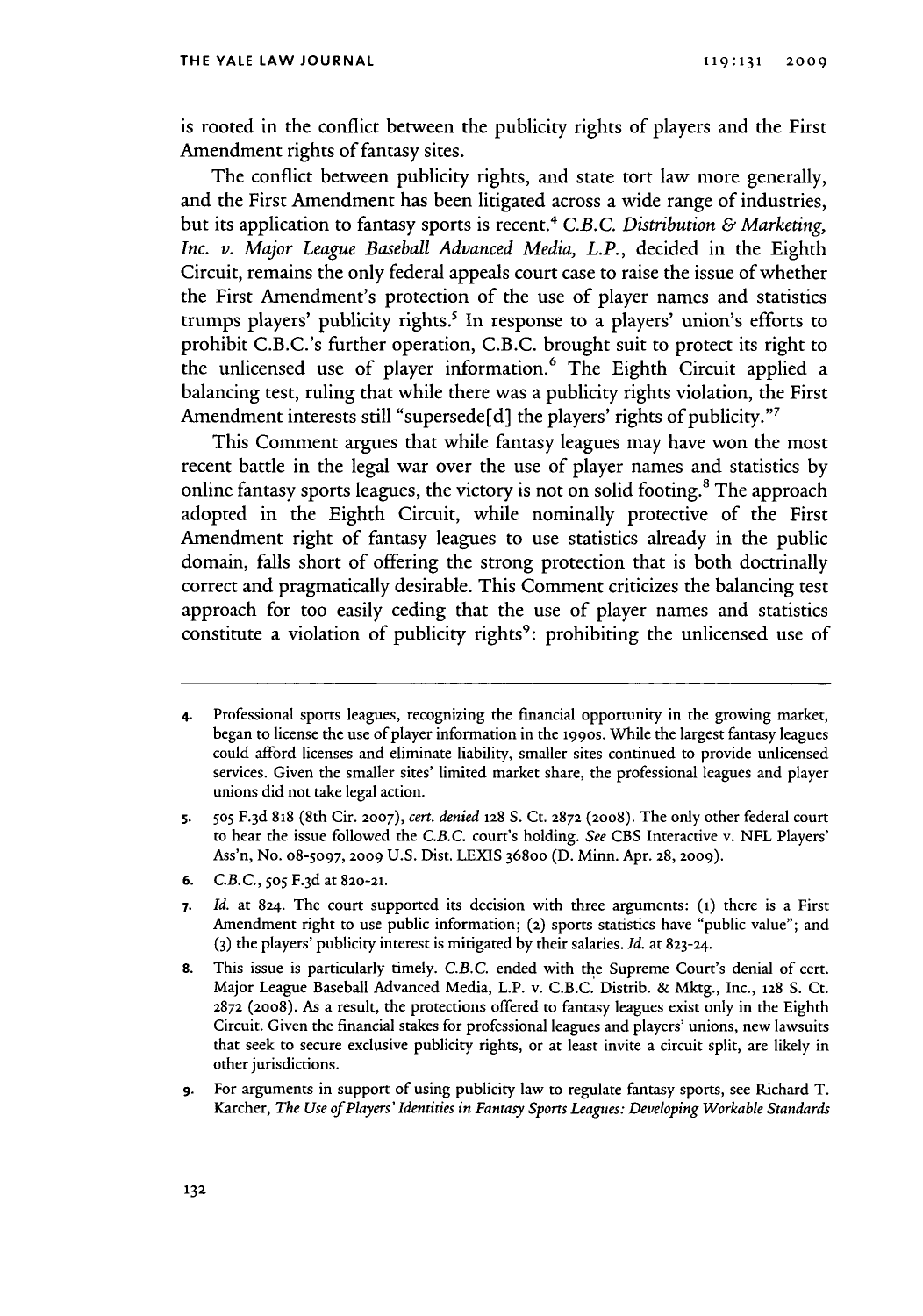### **FANTASY LIABILITY**

names and player statistics neither falls within the doctrinal scope of publicity law nor furthers the policy rationale for publicity rights.

## **I: THE DOCTRINAL SCOPE OF PUBLICITY LAW**

Publicity rights violations generally have two elements: first, there must be use of a protected individual's identity; and second, the identity must be appropriated to further an impermissible purpose-for example, to seek a commercial advantage. The C.B.C. court focused its analysis of publicity law on the second prong of the violation, virtually ceding the debate over whether use of player names and statistics satisfy the first prong.<sup>10</sup> The first Section steps back to assess whether the use of player names by fantasy leagues constitutes a use of "identity" for the purposes of a publicity rights violation.

## *A. The "Identity" Requirement of a Publicity Rights Violation*

Fantasy sports leagues do not use any aspect of a player's personal identity beyond the name," which is insufficient to constitute the use of "identity." Courts have consistently held that publicity law protects the *identity* or *persona* of a player-as expressed through images, likeness, personality, or other symbolic means-and not against "mere use of a name."" More succinctly, "how players' names are used is [more important] than the mere fact that they are used."<sup>13</sup> Thus, to meet the identity requirement, the infracting party must use expressions of personality or persona that are greater than, or at least distinct from, an individual's name.<sup>14</sup>

*for Right of Publicity Claims,* **111** PENN ST. L. REV. 557 **(2007);** and Maureen **C.** Weston, *The Fantasy of Athlete Publicity Rights: Public Fascination and Fantasy Sports' Assertion of Free Use Place Athlete Publicity Rights on an Uncertain Playing Field,* **11** CHAP. L. REV. *581* **(2008).**

**<sup>1</sup>o.** *See* C.B.C., **505** F.3d at **822.**

**<sup>11.</sup>** *See supra* note **1.**

**<sup>12.</sup>** *See, e.g.,* Doe v. TCI Cablevision, **11o** S.W.3d 363, 369 (Mo. **2003)** ("It is the plaintiff s name *as a symbol of* [his] *identity* that is involved .. .not [his name] as a mere name. Name appropriation occurs where a defendant makes use of the name to pirate the plaintiff's identity for some advantage." (quoting Nemani v. St. Louis Univ., **33** S.W. 3d 184, 185 (Mo. 2000))); *see also* Carson v. Here's Johnny Portable Toilets, Inc., 698 F.2d 831, 835 (6th Cir. 1983) ("If the celebrity's *identity* is commercially exploited, there has been an invasion of his right whether or not his 'name or likeness' is used.") (emphasis added).

**<sup>13.</sup>** C.B.C. Distrib. & Mktg., Inc. v. Major League Baseball Advanced Media, L.P., 443 F. Supp. **2d 1077,** io88 (E.D. Mo. 20o6), *ajJ'd, 505* F. 3d 818 (8th Cir. **2007).**

**<sup>14.</sup>** *See Carson,* 698 F.2d at 835 ("Carson's identity may be exploited even if his name.., or his picture is not used.").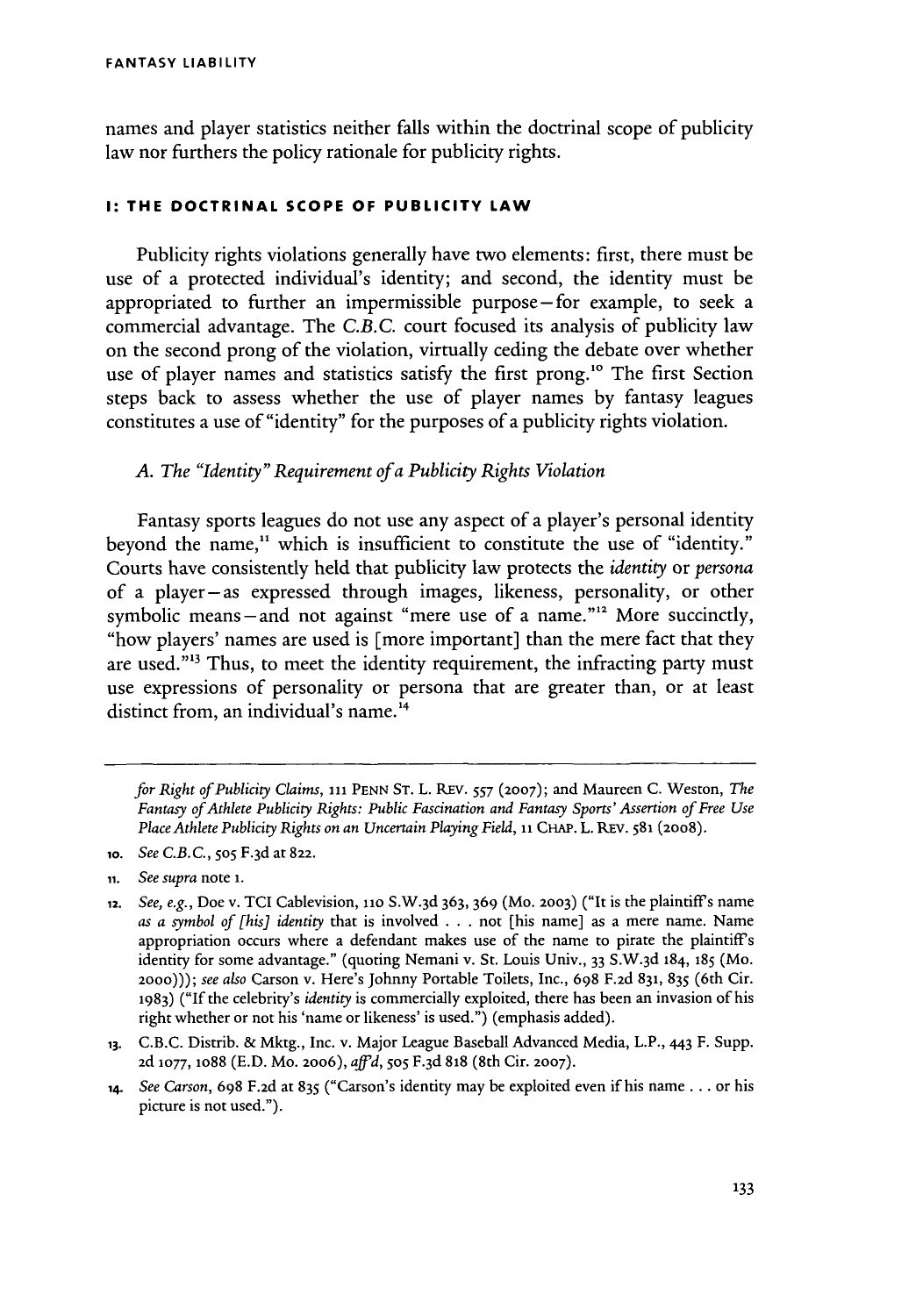Courts have turned to the *Restatement of Unfair Competition* for guidance in determining which uses of a public personality's name are permissible. The *Restatement* counsels courts to consider "the nature and extent of the identifying characteristics used by the defendant, the defendant's intent, the fame of the plaintiff, evidence of actual identification made by third persons, and surveys or other evidence indicating the perceptions of the audience."<sup>15</sup> The *Restatement* factors were applied in *Doe v. TCI Cablevision* to determine that the comic book character Tony Twist was an impermissible appropriation of the identity of Tony Twist, a professional athlete.<sup>16</sup> The court based its finding on similarities in personality, use of identifying physical characteristics, and the defendant's intent to capitalize on the athlete's fame.'<sup>7</sup>

When applied to fantasy sports, the *Restatement* and *TCI* factors counsel against finding a violation. The use of names and statistics by fantasy leagues does not invoke the personalities, reputation, or other behavioral attributes of players; does not reference the physical characteristics, image, or likeness of the players; and is not motivated by the intent to capitalize on player fame since fantasy leagues include the statistics of *all* players irrespective of popularity and success. The only information used by fantasy leagues is the player's name, which courts have not held to be a violation on its own, and statistics, which are neither recognized by any court as an element of identity nor related to the personality or persona of the athlete.

## *B. The "Impermissible Purpose" Requirement of a Publicity Rights Violation*

The second element of a publicity rights violation requires the identity to be used for an impermissible purpose. Different jurisdictions have assessed this "impermissibility" with a wide range of tests and mitigating factors. Examining the three major approaches suggests that holding fantasy sports sites liable for publicity right violations would extend this area of law to a breadth that is divorced from its doctrinal basis.

First, the "commercial use" test emphasizes that publicity law is targeted at the advertising context, where the danger of "the exploitation of celebrity to sell products, and an attempt to take a free ride on a celebrity's celebrity value" may be realized.<sup>18</sup> Fantasy sports fall outside the range of these concerns. Their inclusion of players does not rely on the celebrity of a player, nor is their use of

**<sup>15.</sup> RESTATEMENT** (THIRD) **OF UNFAIR COMPETITION §** 46 cmt. d **(1995).**

<sup>16.</sup> **<sup>110</sup>**S.W.3d 363.

**<sup>17.</sup>** *Id.* at 370.

<sup>18.</sup> White v. Samsung Elecs. Am., Inc., **971 F.2d** 1395, 1401 **&** n.3 (9th Cit. 1992).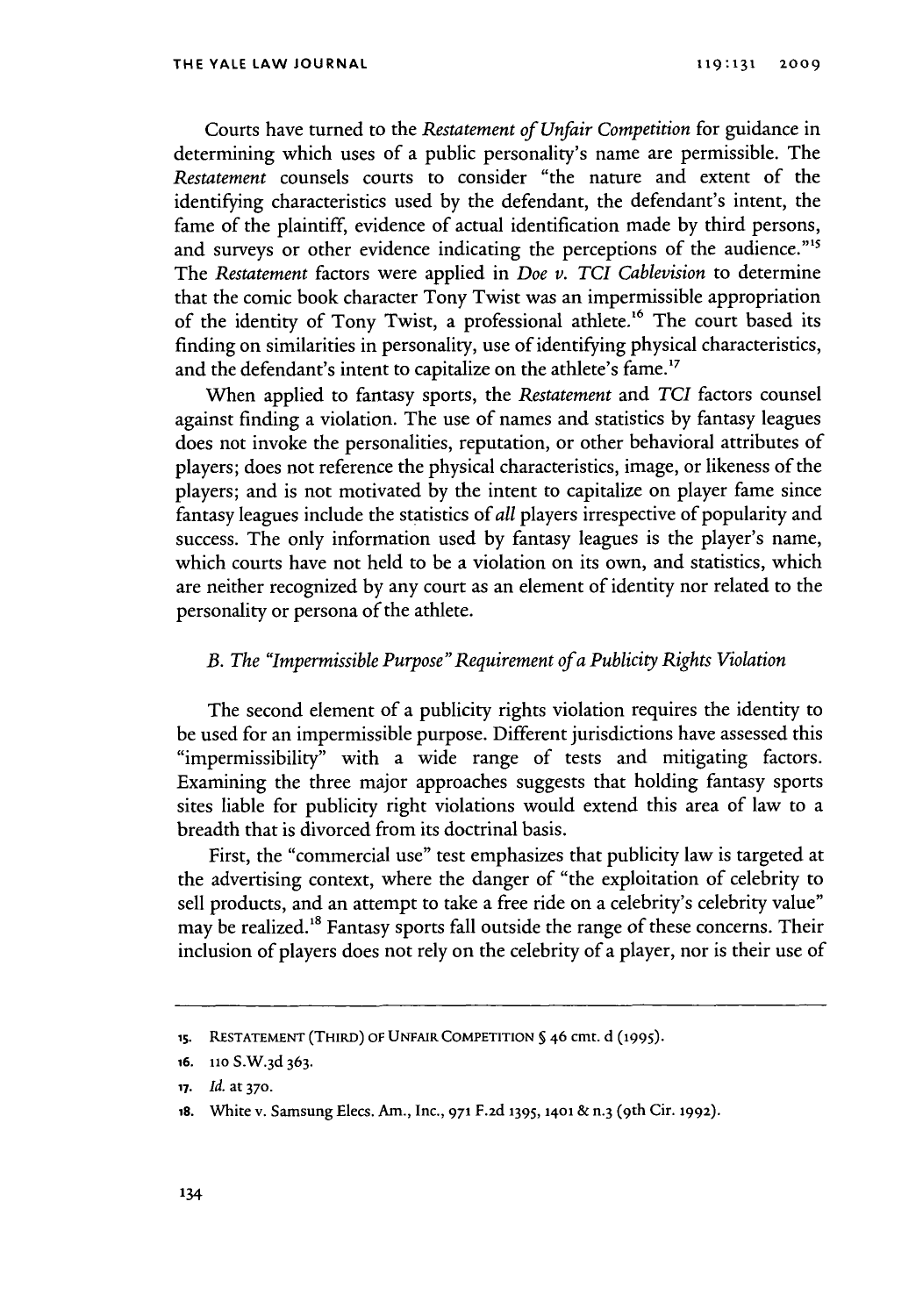player records intended to "associate" a particular player with the product. Fantasy leagues use the statistics of *all* athletes in a sport, remaining agnostic towards the particular identity, celebrity, or market value of any given athlete.

Second, the "purpose" test turns on the extent to which the use of identity is for commercial purposes, as opposed to expressive or noncommercial uses.<sup>19</sup> Courts applying this test have applied the "commercial use" element to narrowly prohibit the inexpressive appropriation of identity to promote a product. Fantasy sports do not use identity for commercial promotion. The likeness, persona, and celebrity of the athletes are irrelevant to the marketing; instead, fantasy sports use statistics as a raw input to develop the product itself. Further, fantasy sports may also be sufficiently "expressive" given their reaggregation of public data into new statistical categories.

Finally, the "commercial value" test turns on the extent to which the use of identity is *customized* to the product, as opposed to being used as a "cherry-ontop" to generate commercial value.<sup>20</sup> Courts applying this test look favorably upon the use of identity that has been transformed in a way that is expressive or adds significant expression beyond that trespass.<sup>21</sup> Consistent with that view, fantasy sports use statistics as an input to create a new range of customized data particular to the game: the central statistic, fantasy points, is an aggregate and adjusted number produced by a unique formula. Fantasy sports do not use player records to attract commercial attention; instead, they customize data to attract attention to pre-existing public information, much like a phone directory or newspaper box score.

## **I1: THE NARROW POLICY RATIONALE FOR RECOGNIZING A RIGHT OF PUBLICITY**

The *Restatement (Third) of Unfair Competition* identifies five rationales for publicity law, which both federal and state courts have consistently affirmed:

**(1)** protecting "an individual's interest in personal dignity and autonomy"; (2) "secur[ing] for plaintiffs the commercial value of their

*<sup>19.</sup> See* **11o** S.W.3d at 373 (noting that the use of identity "for purely commercial purposes, like advertising goods or services or the use of a person's name or likeness on merchandise, is rarely protected"); Gautier v. Pro-Football, Inc., **107** N.E.2d 485, 488 (N.Y. **1952);** Town **&** Country Props., Inc. v. Riggins, 457 S.E.2d 356, 362-63 (Va. **1995).**

**<sup>20.</sup>** *See* Parks v. LaFace Records, **329** F.3 d 437, 452 (6th Cir. **2003);** Rogers v. Grimaldi, 875 F.2d 994, 999 (2d Cit. 1989); Comedy III Prods., Inc. v. Gary Saderup, Inc., 21 P. 3d 797, 8o8 (Cal. 2ooi); Montgomery v. Montgomery, 60 S.W.3d 524, **529** (Ky. zool).

<sup>21.</sup> *See* Winter v. DC Comics, 69 P.3d 473, 477 (Cal. 2003) (citing *Comedy III*, 21 P.3d at 807o8).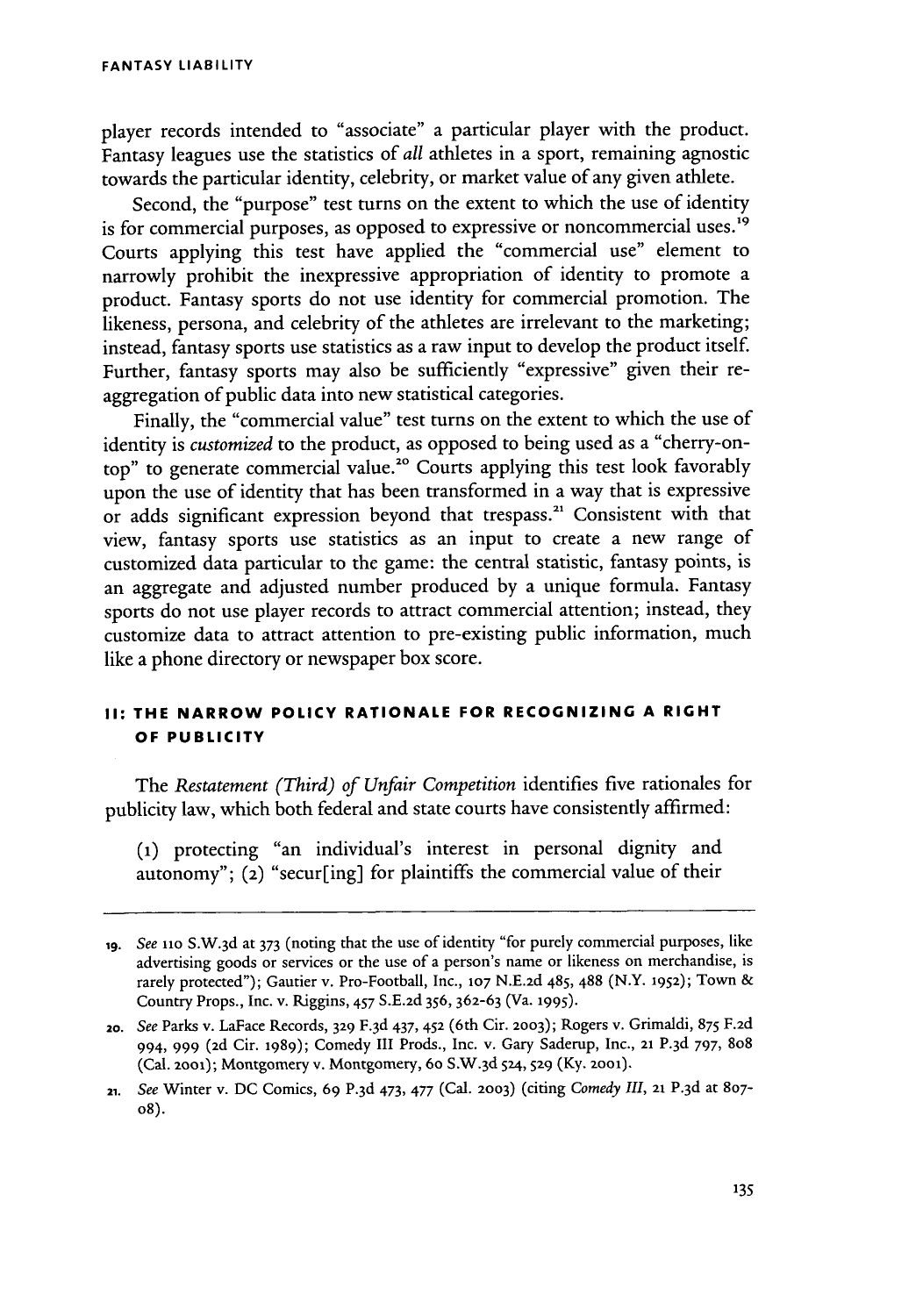fame"; **(3)** "prevent[ing] the unjust enrichment of others seeking to appropriate" the commercial value of plaintiffs' fame for themselves; (4) "prevent[ing] harmful or excessive commercial use that may dilute the value of [a person's] identity"; and **(5)** "afford[ing] protection against false suggestions of endorsement or sponsorship."<sup>22</sup>

These rationales are narrow and, with the arguable exception of the first and fifth, are primarily concerned with commercial value. As a result, the right of publicity seems an inappropriate mechanism through which to regulate the use of names and statistics by fantasy sports leagues. The first *Restatement* rationale  $-$  "personal dignity and autonomy"  $-$  is not applicable to fantasy sports. First, under a traditional conception of dignity and autonomy, the marginal cost that the use of player statistics may have is mitigated because the information is already available in the public domain, Any loss should have already been incurred by the dissemination of that data in countless newspapers, magazines, and league compilations. Second, in practice, this *Restatement* rationale has been doctrinally reduced to just another means of protecting the commercial value of identity. Courts have circumscribed the autonomy-protecting function by consistently ruling that the right to publicity protects pecuniary interests, not emotional interests<sup>23</sup> or "mental anguish."<sup>24</sup> The fifth *Restatement* rationale, "protection against false suggestions,"<sup>25</sup> does not apply to fantasy sports because it governs the commercial transaction context. Fantasy sports sites do not raise concerns about consumer deception because they do not use player data to distinguish their product. Players are not used, or perceived, as endorsers of a product. The fundamental differences between fantasy leagues are the services they offer, the prices they charge, and the statistical functions allowed on their site, *not* the players they include. The remaining three *Restatement* rationales all involve protecting the commercial value of publicity: for example, protecting an individual's ability to control his value,<sup>26</sup> prohibiting others from unjustly profiting from his value,<sup>27</sup> and

**<sup>22.</sup> RESTATEMENT** (THIRD) **OF UNFAIR COMPETITION §** 46 cmt. c **(1995).**

**<sup>23.</sup>** Ventura v. Titan Sports, Inc., **65** F.3d **725, 730** (8th Cir. **1995)** (citing Uhlaender v. Henricksen, **316** F. Supp. 1277, 128o-81 (D. Minn. **1970)).**

**<sup>24.</sup>** Cardtoons, L.C. v. Major League Baseball Players Ass'n, 95 F. 3d 959, 976 (loth Cir. **1996).**

**<sup>25.</sup>** See **RESTATEMENT** (THIRD) OF **UNFAIR** COMPETITION **§** 46 cmt. **c (1995).**

*z6.* See Zacchini v. Scripps-Howard Broad. Co., 433 U.S. 562, 573 **(1977)** (stating that a goal of the right of publicity is to "focus[] on the right of the individual to reap the reward of his endeavors").

**<sup>27.</sup>** *See Zacchini,* 433 U.S. at 576; Carson v. Here's Johnny Portable Toilets, Inc., 698 F.2d 831, 837 (6th Cir. 1983) ("[Publicity rights] prevent unjust enrichment by [those seeking to] commercially... exploit the identity of celebrities without their consent.").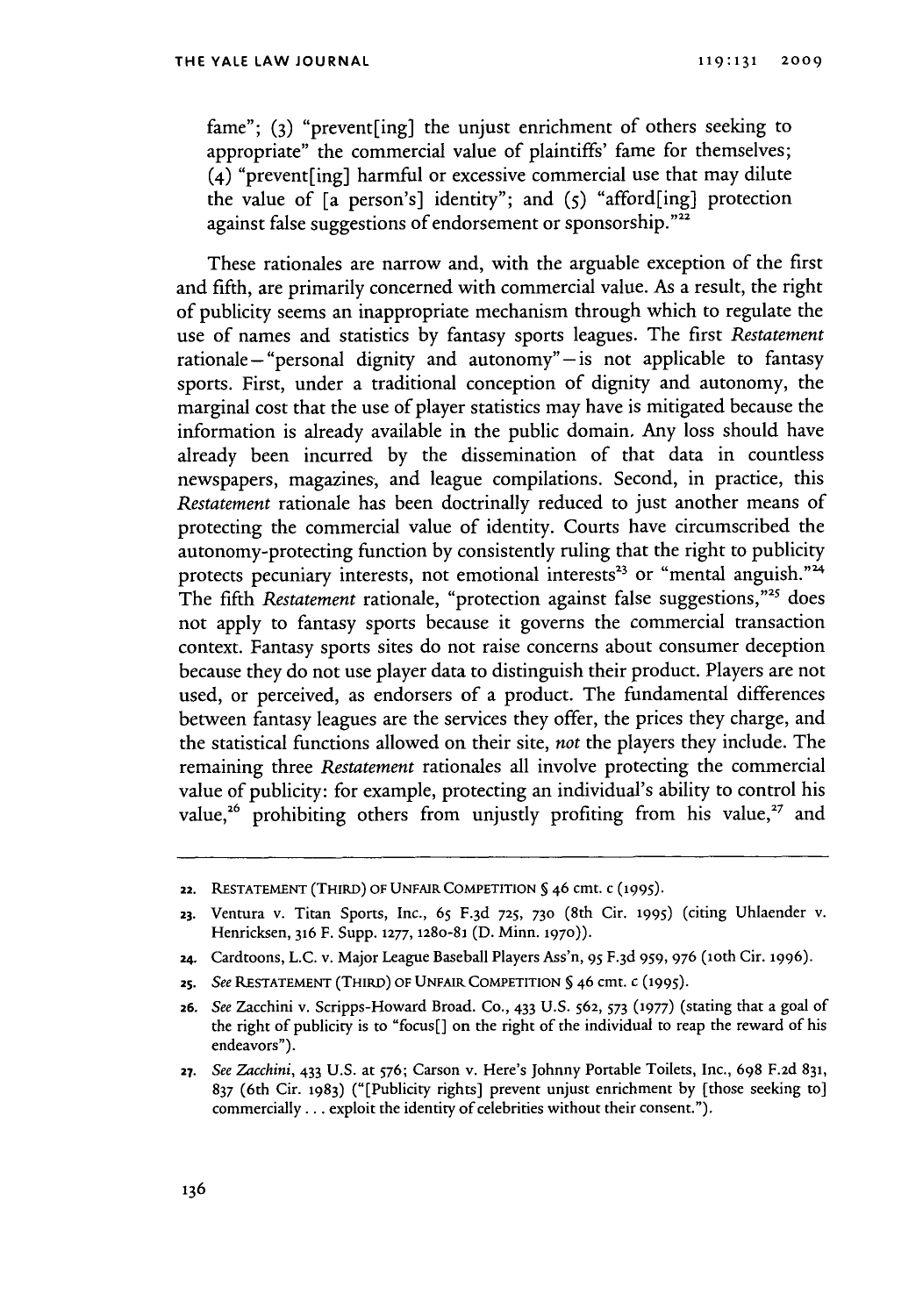preventing the reduction of his value.<sup>28</sup> These goals are not furthered by regulating fantasy sports through publicity law because the commercial value of athletes is not implicated.

First, any concern about the adverse effect that fantasy sports have on the commercial value of athletes must be discounted because the names and statistics already exist in the public domain. The Supreme Court has held that publicity rights are designed to prevent defendants from "get[ting] free some aspect of the plaintiff that would have market value and for which he would normally pay."<sup>29</sup> Fantasy sports do not publicize anything that would otherwise be restricted, be licensed, or need to be purchased.

Second, empirical studies suggest that fantasy sports *increase* the commercial value of players by encouraging fans to track the sport more closely, purchase television and expert analysis, or watch events they would otherwise not **follow. <sup>30</sup>**This is not a surprising observation; even courts have recognized that the fame of athletes may "largely be the creation of the media or the audience."<sup>31</sup> In *Gionfriddo v. Major League Baseball*, players suing over the appearance of their names, images, and statistics in league promotional material admitted that player information was a marketing device to "increase interest [and] . . . attendance."<sup>32</sup> The court agreed, finding that the use of athletic records would likely enhance the players' marketability.<sup>33</sup> In another example, the C.B.C. record included two expert declarations which led the trial court to conclude that "fantasy sports games increase the commercial value of players' identities because the games encourage participants to attend live games, pay for television packages, or watch on television sporting events in which they would otherwise not be interested."<sup>34</sup> Thus, the use of player names and statistics by fantasy sites *enhances* the commercial value of athletes.

Third, the use of names and statistics in fantasy sports does not interfere with the source of individual players' commercial value, which comes from

- **31.** Cardtoons, **L.C.** v. Major League Baseball Players Ass'n, 95 **F.3d 959, 975** (ioth Cir. **1996).**
- **32. 114** Cal. Rptr. **2d** 307, 316 (Ct. **App. 2001).**

**34-** C.B.C., 443 F. Supp. 2d at **1O91 n.2o.**

*aS. See Zacchini,* 433 U.S. at 576 (protecting that which "goes to the heart of [a person's] ability to earn a living" and involves "the very activity by which the entertainer acquired his reputation in the first place"); C.B.C. Distrib. & Mktg., Inc. v. Major League Baseball Advanced Media, L.P., 443 F. Supp. **2d 1077,** 1o98 (E.D. Mo. **2006)** (protecting against "repeated use of a celebrity's likeness to sell products [that] may eventually diminish its commercial value") (internal quotation omitted), *afftd,* **505** F.3d **818** (8th Cir. **2007).**

<sup>29.</sup> *Zacchini,* 433 U.S. at *576* (internal quotation omitted).

**<sup>30.</sup>** *See* Expert Report of Kevin Saundry at 4-5, *C.B.C.,* 443 F. Supp. 2d **1077** (No. 4:05- **CVoo252).**

**<sup>33.</sup>** *Id.* at 318.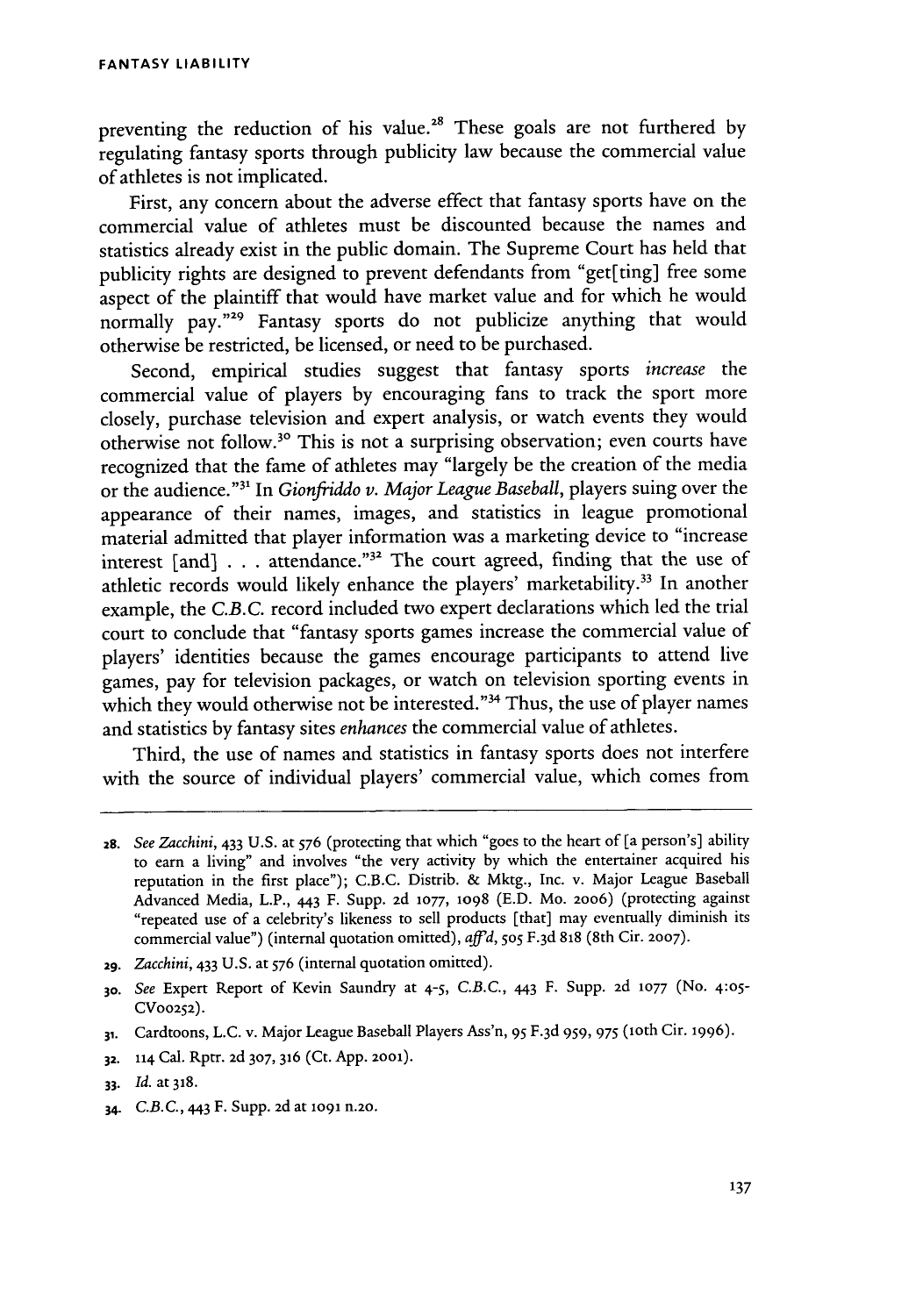their ability to perform and compete. Because players are compensated for their athletic performance through a contract, neither the source of their commercial value nor their ability to exchange it for financial reward is affected.<sup>35</sup> Indeed, the divergence between the publicity violation and the source of commercial value for players is even more pronounced when professional athlete salaries are considered. The C.B.C. court recognized that athletes are paid "handsomely,"<sup>36</sup> picking up on an established trend in publicity rights doctrine: generous salaries mitigate any adverse effect that publicity infractions have on the economic incentive of athletes to engage in the activities that secure their commercial value. <sup>37</sup>

Proponents of applying publicity law<sup>38</sup> argue that fantasy sports appropriate player information for commercial gain since the industry would be unmarketable without it. First, this allegation is factually dubious. In theory, fantasy sports could exclude player names just as unlicensed video games have long done: other markers -including jersey numbers, or team name and position-could be used instead. Though this may inconvenience fantasy users, its possibility demonstrates that the essence and marketability of the game exists independent of player identity. Second, this objection proves too much: fantasy sports with incomplete player information are analogous to newspaper box scores that do not include comprehensive league-wide results or telephone directories that do not include a complete listing of city residents, both of which are on firm legal footing.<sup>39</sup> In all three cases, the business model takes publicly available facts and creates a product by re-aggregating them in a manner that has market demand.

*38. See, e.g.,* Karcher, *supra* note **9.**

**<sup>3</sup>s-** Zacchini v. Scripps-Howard Broad. Co., 433 U.S. **562,** *576* **(1977)** (observing that the "unauthorized use of another's name for purposes of trade" does not go "to the heart of [one's] ability to earn a living").

**<sup>36.</sup>** C.B.C. Distrib. & Mktg., Inc. v. Major League Baseball Advanced Media, L.P., **505** F. 3d 818, 824 (8th Cir. **2007).**

**<sup>37.</sup>** *See* ETW Corp. v. Jireh Publ'g, **332** F. 3d **915,** 938 (6th Cir. **2003)** (citing salary and alternate income sources in refusing to find a painter's portrayal of Tiger Woods to be a violation of his publicity rights); Cardtoons, **L.C.** v. Major League Baseball Players Ass'n, **95** F.3d 959, 974 (ioth Cir. 1996) (finding no publicity rights violation in parody baseball cards because "players' salaries currently average over one million dollars per year" and they can "reap financial reward from authorized appearances and endorsements").

**<sup>39.</sup>** Admittedly, newspapers do receive uniquely strong First Amendment protections. Still, courts have held player statistics to hold newsworthy value, *see, e.g.,* Gionfriddo v. Major League Baseball, **114** Cal. Rptr. 2d **307, 315** (Ct. App. **2001),** and have extended strong protection to facts in the public domain regardless of the source in which they are published, *see* Florida Star v. B.J.F., 491 U.S. 524 (1989); Golan v. Gonzalez, 51o F. 3d **1179** (ioth Cir. **2007).**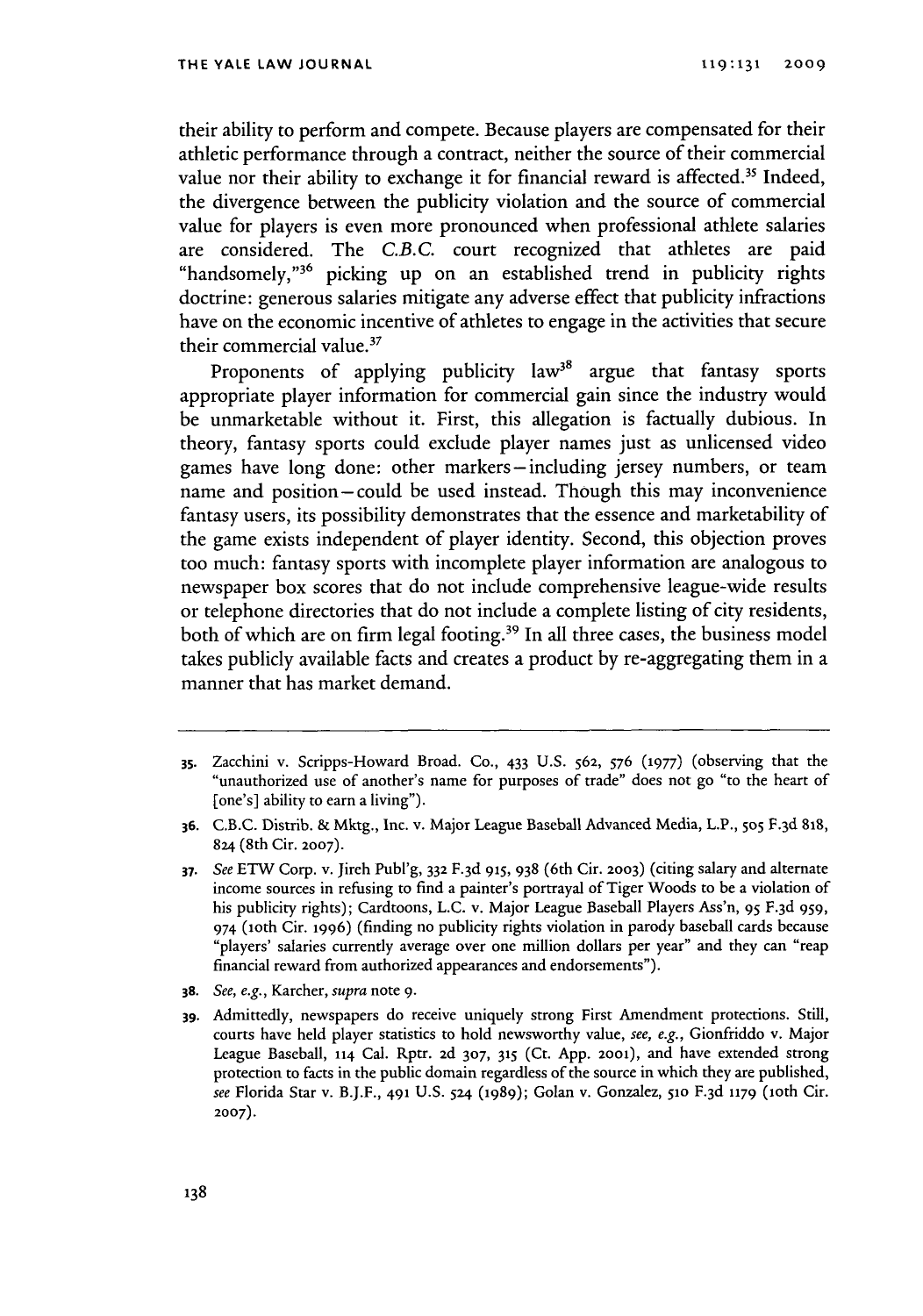### **CONCLUSION**

In balancing the publicity rights of athletes against the First Amendment rights of fantasy leagues, the only federal appeals court to decide the issue has taken a doctrinally inappropriate approach. While the C.B.C. court's ultimate protection of fantasy leagues-not surprising given the strong countervailing First Amendment protections of the public domain – may have been the correct result, future courts should more rigorously question the existence of a publicity rights violation. While underprotection of publicity rights is a serious concern, courts must be cognizant of the dangers of overprotection in the fantasy sports context: it risks stunting the growth of an industry which, ironically, has gone a long way in actually spurring consumer interest and investment in professional athletics.

MANAV K. BHATNAGAR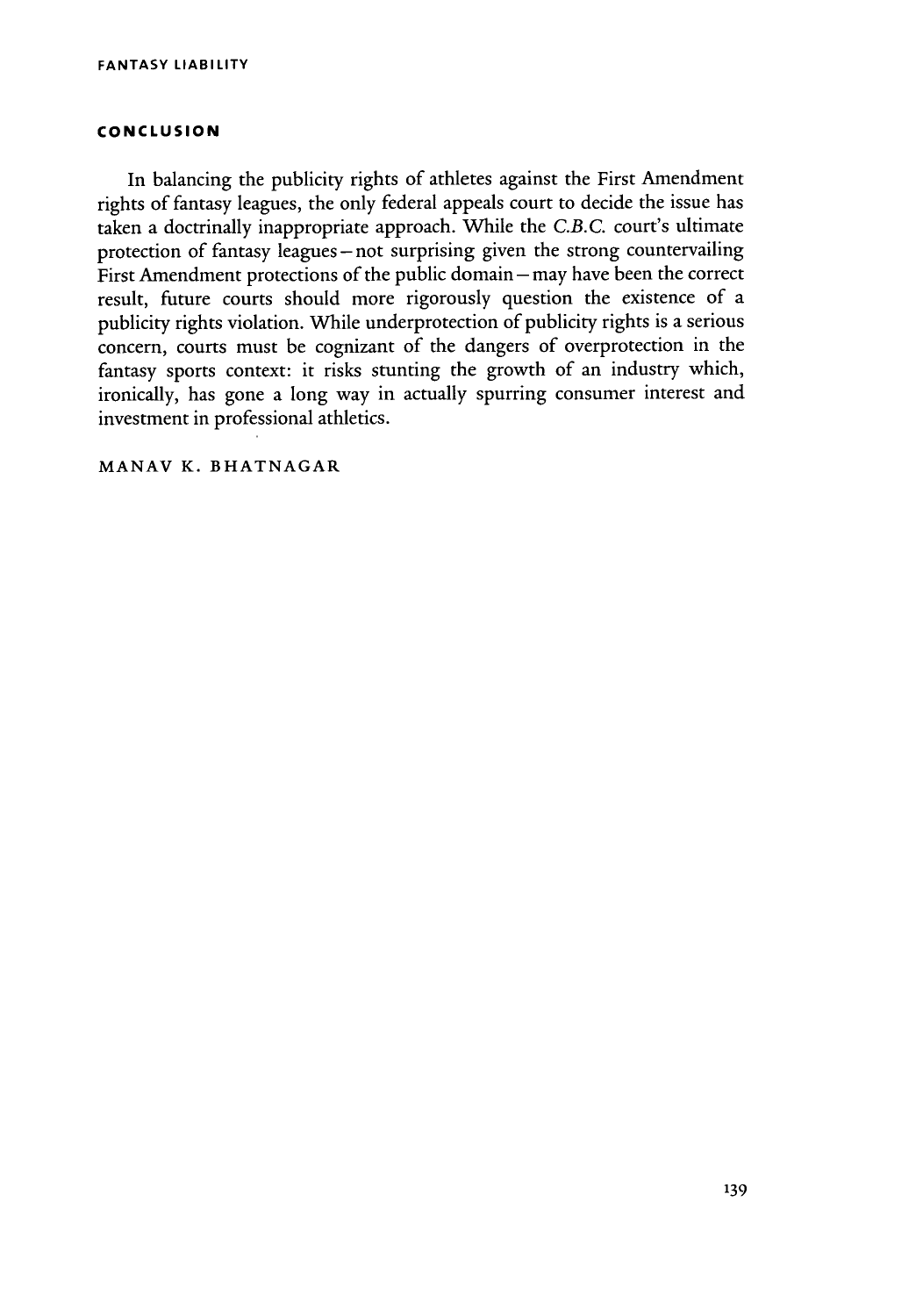

 $\mathcal{L}^{\text{max}}_{\text{max}}$  , where  $\mathcal{L}^{\text{max}}_{\text{max}}$